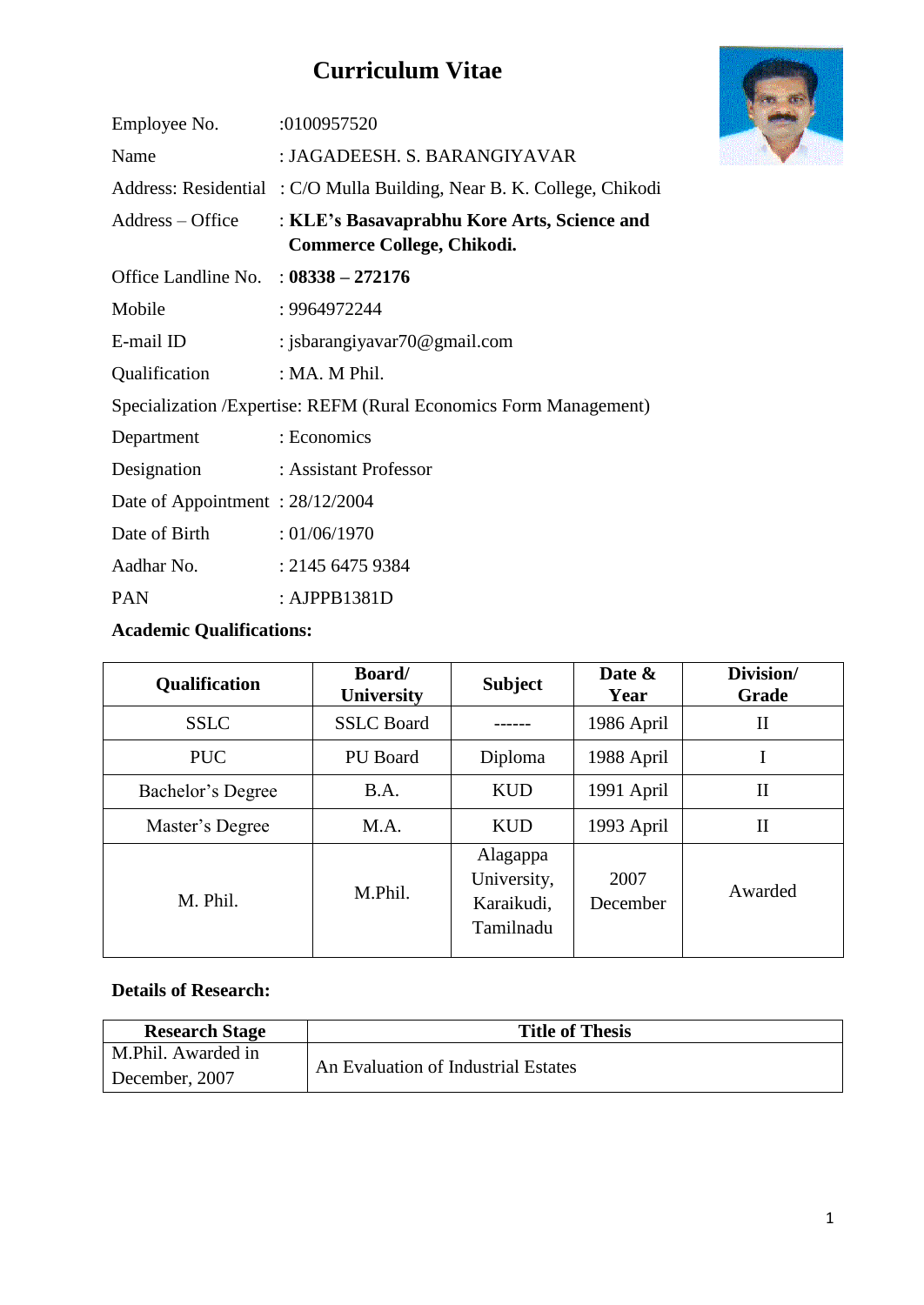| SI.<br>No.              | Seminar / Conference &<br><b>Level</b>                                                                            | Name of the<br><b>Sponsoring</b><br><b>College / Agency</b>                                 | <b>Place and</b><br><b>Date</b>        | <b>Theme of the Seminar</b><br>/ Conference                                           |
|-------------------------|-------------------------------------------------------------------------------------------------------------------|---------------------------------------------------------------------------------------------|----------------------------------------|---------------------------------------------------------------------------------------|
| $\mathbf{1}$            | Workshop                                                                                                          | R T E S College<br>Ranebennur                                                               | $18-03-$<br>2006                       | <b>Redefining Vision</b><br>Mission & Goals                                           |
| $\boldsymbol{2}$        | One day workshop                                                                                                  | Rainbow<br>residential<br>college<br>Ranebennur                                             | $10-03-$<br>2007                       | 'New Dimensions in<br>higher Education                                                |
| 3                       | Two days National<br>Conference                                                                                   | U G C<br>Sponsoring<br><b>KLESBK</b><br>College Chikodi                                     | $23-01-$<br>2009 &<br>$24-01-$<br>2009 | Rule of IQAC in Re<br><b>Accreditation Process</b><br>Experiences and<br>expectations |
| $\overline{\mathbf{4}}$ | One day state Level seminar                                                                                       | <b>UGC Sponsoring</b><br>Organized by J T<br>College Gadag                                  | $07-02-$<br>2009                       | Micro Finance in<br>Karnataka an Overview                                             |
| 5                       | One day State Level<br>Workshops                                                                                  | <b>UGC</b> Sponsoring<br>Organized by<br>SVS Bellubbi<br>college Sauadatti                  | $27-02-$<br>2009                       | Global<br><b>Finance Meltdown Is</b><br>Economy insulated?                            |
| 6                       | One day state Level Seminar                                                                                       | Organized by<br><b>Basaveswar</b><br>College<br>Bagalakot                                   | $28 - 08 -$<br>2009                    | Enhancement of<br><b>Environment Ratio in</b><br>higher Education                     |
| 7                       | One day State level                                                                                               | <b>UGC</b> Sponsored<br>Organised by B<br>K College<br>Chikodi                              | $30-10-$<br>2009                       | Conference on<br>conservation of Bio-<br>Diversity                                    |
| 8                       | 52 Annual Conference of the<br>Indian society of Labor<br>Economics                                               | Organized by<br>Depart ment of<br>Economics K U<br>Dharawad                                 | $17-10-$<br>2010                       | 52 Annual Conference<br>of the Indian society of<br><b>Labor Economics</b>            |
| 9                       | One day national level semi<br>nor on the Role of Commerce<br>and Management Education<br>in National Vision 2020 | <b>UGC</b> Sponsored<br>Organised by B<br>K College<br>Chikodi                              | $23 - 11$<br>2010                      | the Role of Commerce<br>and Management<br><b>Education in National</b><br>Vision 2020 |
| 10                      | Two day National seminar on                                                                                       | Karnataka<br>Economic<br>Association,<br>Dept: of<br>Economics<br>Davanagere<br>University. | 27, 28-04-<br>2012.                    | <b>SB</b> First Grade College<br>for women, Davanagere                                |
| 11                      | Two day national seminer                                                                                          | <b>UGC</b> Sponsored<br>Organised by<br>G.H.College<br>haveri                               | 24.25<br>JAN-2013                      | challenges of<br>depreciation Indian ®<br>on higher trajectory of<br>growth           |
| 12                      | Two day national seminer                                                                                          | <b>UGC</b> Sponsored<br>Organised by<br>R C U Belagavi.                                     | $30-31$ <sup>st</sup> oct<br>2014      | Current crisis in Indian<br>agriculture : Issues $\&$<br>Challenges                   |

# **Seminars, Conferences, Symposia, Workshops Attended:**